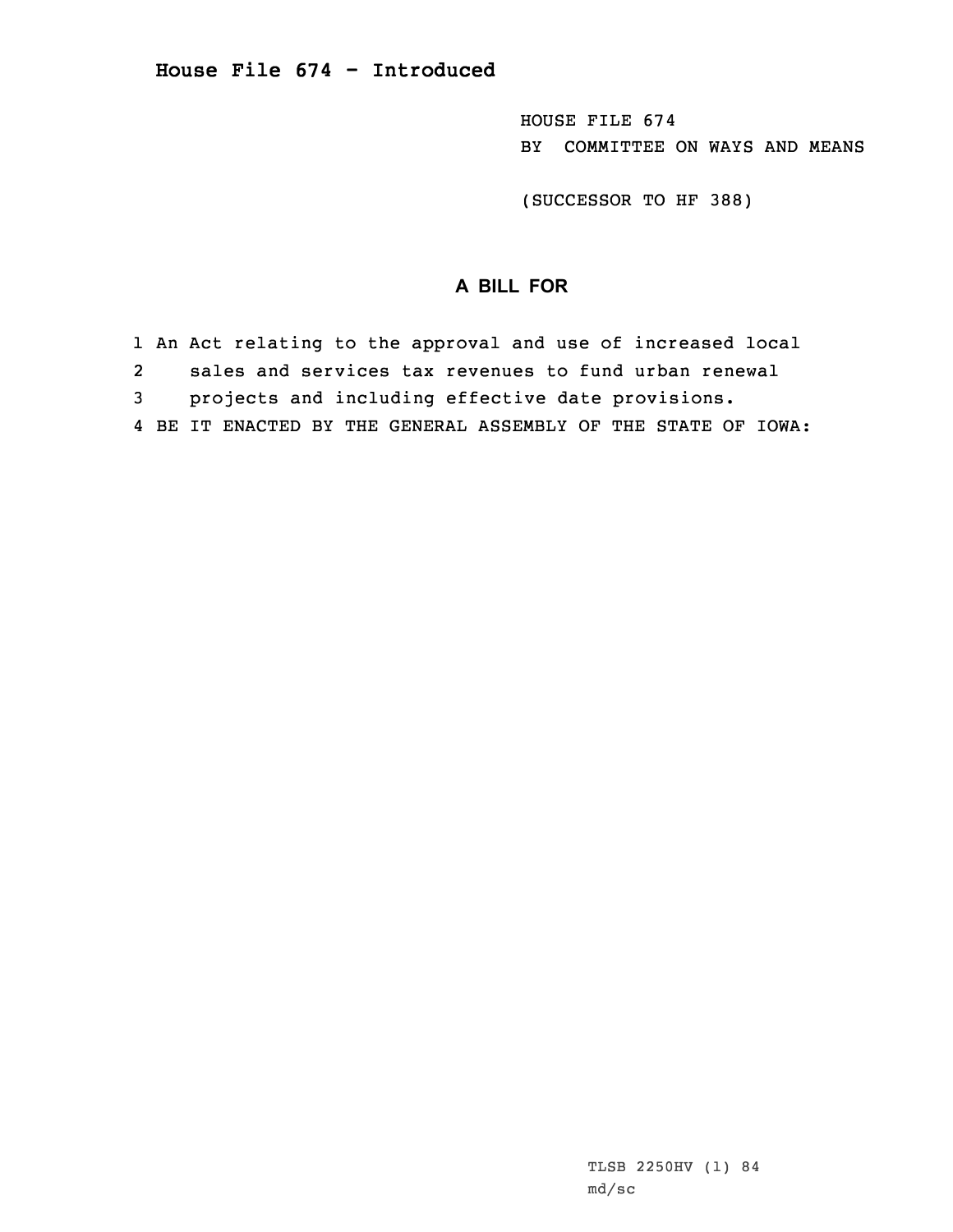1 Section 1. Section 423B.10, Code 2011, is amended by adding 2 the following new subsection:

 NEW SUBSECTION. 7. An ordinance under this section providing for the use of <sup>a</sup> designated amount of the increased local sales and services tax revenue shall not be adopted or amended on or after the effective date of this Act. However, an ordinance adopted under this section may be repealed or amended on or after the effective date of this Act to reduce the amount of local sales and services tax revenue used or to reduce the period of time during which such revenues are used. 11 Sec. 2. ORDINANCES ADOPTED PRIOR TO EFFECTIVE DATE. The amount of the increased local sales and services taxes received by <sup>a</sup> city as the result of an ordinance adopted prior to the effective date of this Act under chapter 423B that have been designated by <sup>a</sup> city by ordinance to fund urban renewal projects pursuant to section 423B.10 shall be deposited in the city's special fund created in section 403.19, subsection 2, and shall be used to fund urban renewal projects located in an urban renewal area.

 Sec. 3. OBLIGATIONS OF CITIES. This Act shall not relieve, impair, or otherwise alter the obligations of <sup>a</sup> city relating to bonds issued pursuant to chapter 403 prior to the effective date of this Act or contracts made prior to the effective date of this Act in connection with an urban renewal project. Sec. 4. EFFECTIVE UPON ENACTMENT. This Act, being deemed of

26 immediate importance, takes effect upon enactment.

## 27 EXPLANATION

28 This bill relates to the use of sales and services tax 29 revenues to fund urban renewal projects.

 Current law allows an eligible city to provide by ordinance for the use of <sup>a</sup> designated amount of the increased local sales and services tax revenues attributable to retail establishments in an urban renewal area to fund urban renewal projects located in the area.

35 The bill provides that an ordinance under Code section

-1-

LSB 2250HV (1) 84  $md/sec$  1/2